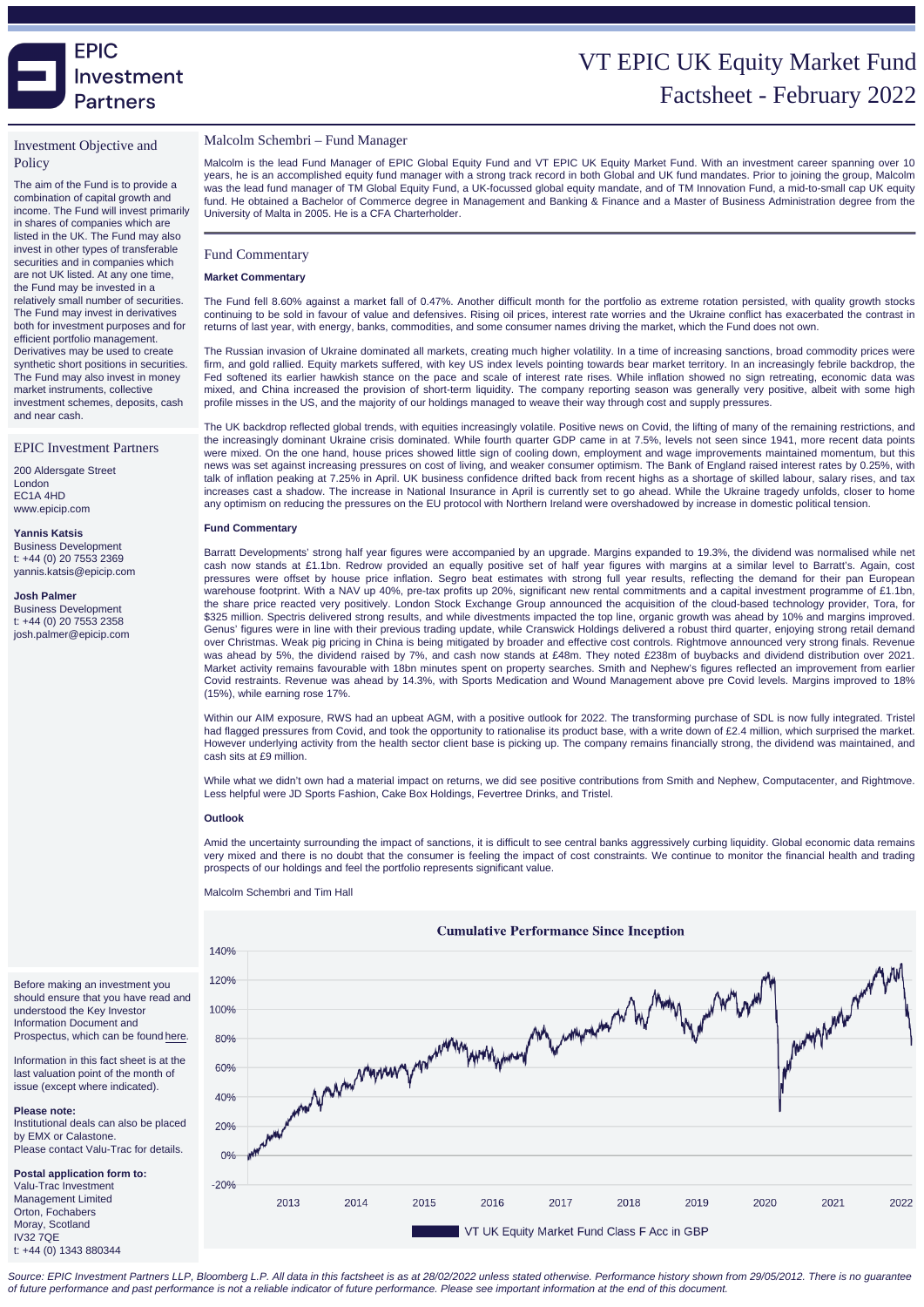### **EPIC** Investment **Partners**

# VT EPIC UK Equity Market Fund Factsheet - February 2022

| <b>Cumulative Performance</b>           |                         | 1Yr<br>1 <sub>m</sub>                                       |                                                 | 3Yr                          | 5Yr                     | Since Inception (ann.)     |  |  |  |  |
|-----------------------------------------|-------------------------|-------------------------------------------------------------|-------------------------------------------------|------------------------------|-------------------------|----------------------------|--|--|--|--|
| Class F Acc. TR in GB                   |                         | $-8.60%$<br>$-4.08%$                                        |                                                 | $-7.19%$                     | $-0.09%$                | 6.24%                      |  |  |  |  |
| Class F Inc. TR in GB                   |                         | $-8.60%$<br>$-4.08%$                                        |                                                 | $-7.21%$                     | $-0.15%$                | 6.24%                      |  |  |  |  |
| 12 month Performance                    | 31/12/2016 - 31/12/2017 | 31/12/2017 - 31/12/2018                                     |                                                 | 31/12/2018 - 31/12/2019      | 31/12/2019 - 31/12/2020 | 31/12/2020 - 31/12/2021    |  |  |  |  |
| Class F Acc. TR in GB                   | 15.12%                  | $-10.91%$                                                   |                                                 | 21.75%                       | $-13.51%$               | 21.25%                     |  |  |  |  |
| Class F Inc. TR in GB                   | 15.07%                  | $-10.91%$                                                   |                                                 | 21.73%                       | $-13.52%$               | 21.25%                     |  |  |  |  |
| <b>Top 10 Holdings</b>                  |                         | % NAV                                                       |                                                 | Market Cap Breakdown (% NAV) |                         |                            |  |  |  |  |
| <b>Ashtead Group</b>                    |                         | 5.60%                                                       |                                                 |                              |                         |                            |  |  |  |  |
| Diploma                                 |                         |                                                             | 5.30%                                           |                              |                         |                            |  |  |  |  |
| JD Sports Fashion                       |                         |                                                             | 5.12%                                           |                              |                         |                            |  |  |  |  |
| Halma                                   |                         |                                                             | 5.11%                                           |                              |                         |                            |  |  |  |  |
| <b>Treatt</b>                           |                         |                                                             | 4.89%                                           |                              |                         | Large 51.08%<br>Mid 45.26% |  |  |  |  |
| Computacenter                           |                         |                                                             | 4.84%                                           | 45.26%                       | 51.08%                  | <b>Small 3.58%</b>         |  |  |  |  |
| <b>Fevertree Drinks</b>                 |                         |                                                             | 4.77%                                           |                              |                         | Uninvested Cash 0.07%      |  |  |  |  |
| Diageo                                  |                         |                                                             | 4.53%                                           |                              |                         |                            |  |  |  |  |
| London Stock Exchange Group             |                         |                                                             | 4.52%                                           |                              |                         |                            |  |  |  |  |
| <b>Draper Esprit</b>                    |                         |                                                             | 4.08%                                           |                              |                         |                            |  |  |  |  |
| <b>Fund Information</b>                 |                         |                                                             |                                                 |                              |                         |                            |  |  |  |  |
| Fund Launch Date                        |                         | 29 May 2012                                                 |                                                 |                              |                         |                            |  |  |  |  |
| <b>Fund Size</b>                        |                         | £11.23M                                                     |                                                 |                              |                         |                            |  |  |  |  |
| Net Yield * (F Inc.)                    |                         |                                                             | 2.00%                                           |                              |                         |                            |  |  |  |  |
| <b>Pricing Frequencye</b>               |                         |                                                             |                                                 | 12 noon, Daily               |                         |                            |  |  |  |  |
| Fund Type                               |                         |                                                             |                                                 | <b>UK UCITS</b>              |                         |                            |  |  |  |  |
| <b>IA Sector</b>                        |                         |                                                             | IA UK All Companies                             |                              |                         |                            |  |  |  |  |
| <b>Income Allocation Dates</b>          |                         |                                                             | 31 May / 31 August / 30 November / end February |                              |                         |                            |  |  |  |  |
| <b>Authorised Corporate Director</b>    |                         | Valu-Trac Investment Management Limited<br>(FCA No: 145168) |                                                 |                              |                         |                            |  |  |  |  |
| <b>Share Class</b>                      |                         |                                                             |                                                 | F Acc.                       |                         | F Inc.                     |  |  |  |  |
| NAV per Share                           |                         |                                                             |                                                 | £198.6400                    |                         | £148.5600                  |  |  |  |  |
| Minimum Initial Investment              |                         |                                                             |                                                 | £1000                        |                         | £1000                      |  |  |  |  |
| Minimum Additional Investment           |                         |                                                             |                                                 | £500                         |                         | £500                       |  |  |  |  |
| Entry/Exit Charge                       |                         |                                                             |                                                 | None (All share classes)     |                         |                            |  |  |  |  |
| Ongoing Charge (as at 31 December 2021) |                         |                                                             |                                                 | 1.03%                        | 1.03%                   |                            |  |  |  |  |
| <b>ISIN</b>                             |                         |                                                             |                                                 | GB00B6RPQL25                 |                         | GB00B7MF2Y92               |  |  |  |  |
| <b>Bloomberg Ticker</b>                 |                         |                                                             |                                                 | <b>TBUKEFALN</b>             |                         | <b>TBUKEFILN</b>           |  |  |  |  |

Source: EPIC Investment Partners LLP, Bloomberg L.P. All data in this factsheet is as at 28/02/2022 unless stated otherwise. Performance history shown from 29/05/2012. There is no guarantee of future performance and past performance is not a reliable indicator of future performance. Please see important information at the end of this document. \*The yield is the sum of the last four declared dividend payments per unit, as a percentage of the current share price.